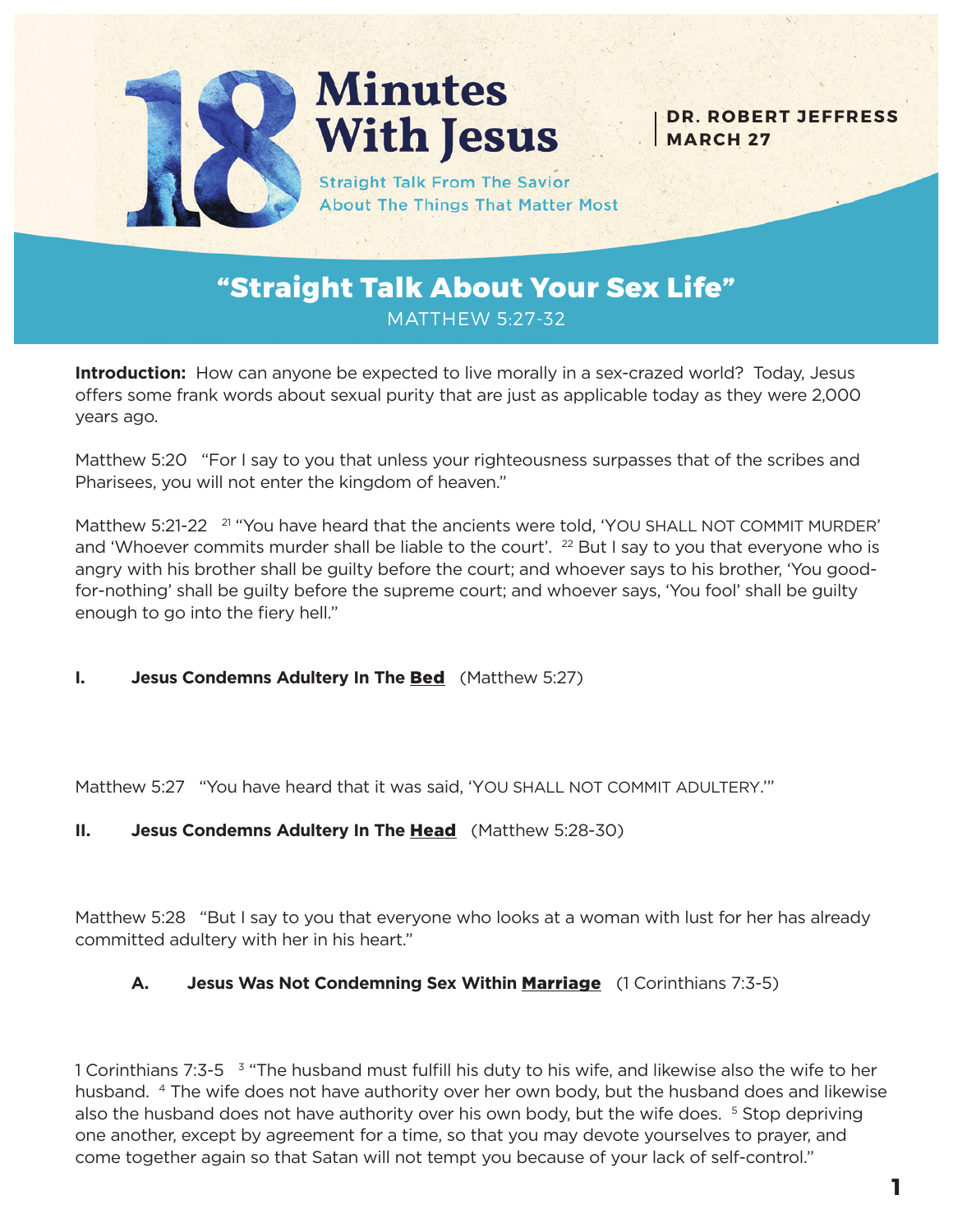

## **"Straight Talk About Your Sex Life"** MATTHEW 5:27-32

#### **B. Jesus Was Not Condemning** Appreciation **of God's Creation**

#### **III. Jesus's Radical Call To Marital Fidelity** (Matthew 5:31-32; Matthew 19:3-9)

Matthew 5:31-32 <sup>31</sup> "It was said, 'WHOEVER SENDS HIS WIFE AWAY, LET HIM GIVE HER A CERTIFICATE OF DIVORCE';  $32$  but I say to you that everyone who divorces his wife, except for the reason of unchastity, makes her commit adultery; and whoever marries a divorced woman commits adultery."

Matthew 19:3 "Some Pharisees came to Jesus, testing Him and asking, 'Is it lawful for a man to divorce his wife for any reason at all?'"

#### **A. The Pharisees Focused on** Divorce**, but Jesus Focused on** Marriage (Matthew 19:4-6)

Matthew 19:4-6 4 "And He answered and said, 'Have you not read that He who created them from the beginning MADE THEM MALE AND FEMALE, <sup>5</sup> and said, FOR THIS REASON A MAN SHALL LEAVE HIS FATHER AND MOTHER AND BE JOINED TO HIS WIFE, AND THE TWO SHALL BECOME ONE FLESH? <sup>6</sup> So they are no longer two, but one flesh. What therefore God has joined together, let no man separate.'"

#### **B. The Pharisees Saw a** Command**, but Jesus Saw a** Concession (Matthew 19:7-8)

Matthew 19:7 "They said to Him, 'Why then did Moses command to give her a certificate of divorce and send her away?'"

Matthew 19:8 "He said to them, 'Because of your hardness of heart Moses permitted you to divorce your wives; but from the beginning it has not been this way.'"